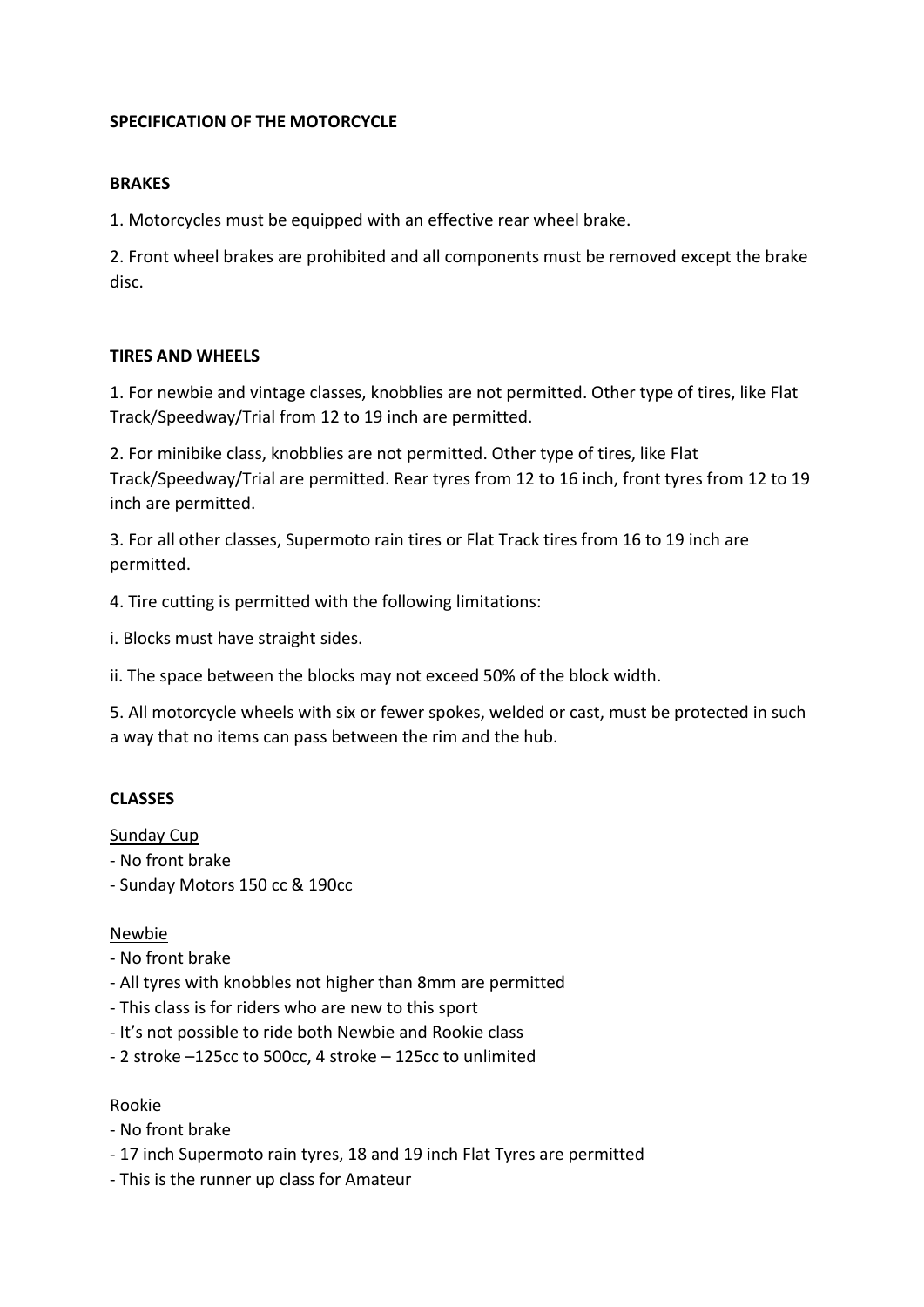# Amateur

- No front brake
- 17 inch Supermoto rain tyres, 18 and 19 inch Flat Tyres are permitted
- This is the runner up class for Pro
- It's not possible to ride both Amateur and Pro class
- 2 stroke –125cc to 500cc, 4 stroke 125cc to unlimited

# Supermoto

- No front brake
- Only 17 inch Supermoto rain tyres are permitted
- 2 stroke –125cc to unlimited, 4 stroke 125cc to unlimited

# Thunderbike

- No front brake
- 17 inch Supermoto rain tyres, 18 and 19 inch Flat Tyres are permitted
- All Framers, Sub Framers and modified DTX bikes with the traditional Flat Track look are allowed.
- 2 stroke, multi-cylinder machines 125 cc to unlimited
- Twin Parallel, four stroke machines 250cc to unlimited
- Singles, four stroke 125cc to unlimited V-twins and multi-cylinder four strokes 250cc to unlimited

# Hooligan

- No front brake
- 17 inch Supermoto rain tyres, 18 and 19 inch Flat Tyres are permitted
- For twins post 1980 and from 650cc with stock main frame (sub-frame may be modified).

### Vintage

- No front brake
- 17 inch Supermoto rain tyres, 18 and 19 inch Flat Tyres are permitted
- What we are looking for here are old Triumph's, BSA's, Astro Bultaco's, XR's, WR's, WLA's etc.

mostly pre 1975. If you are not sure your bike has what it takes to race in Vintage class, send us an email including a photo.

### Pro

- This class is for riders with enough competition experience in Flat Track.
- Usually ridden on 450cc MX bikes which of course have been heavily tuned and tweaked.
- 2 stroke –125cc to unlimited, 4 stroke 125cc to unlimited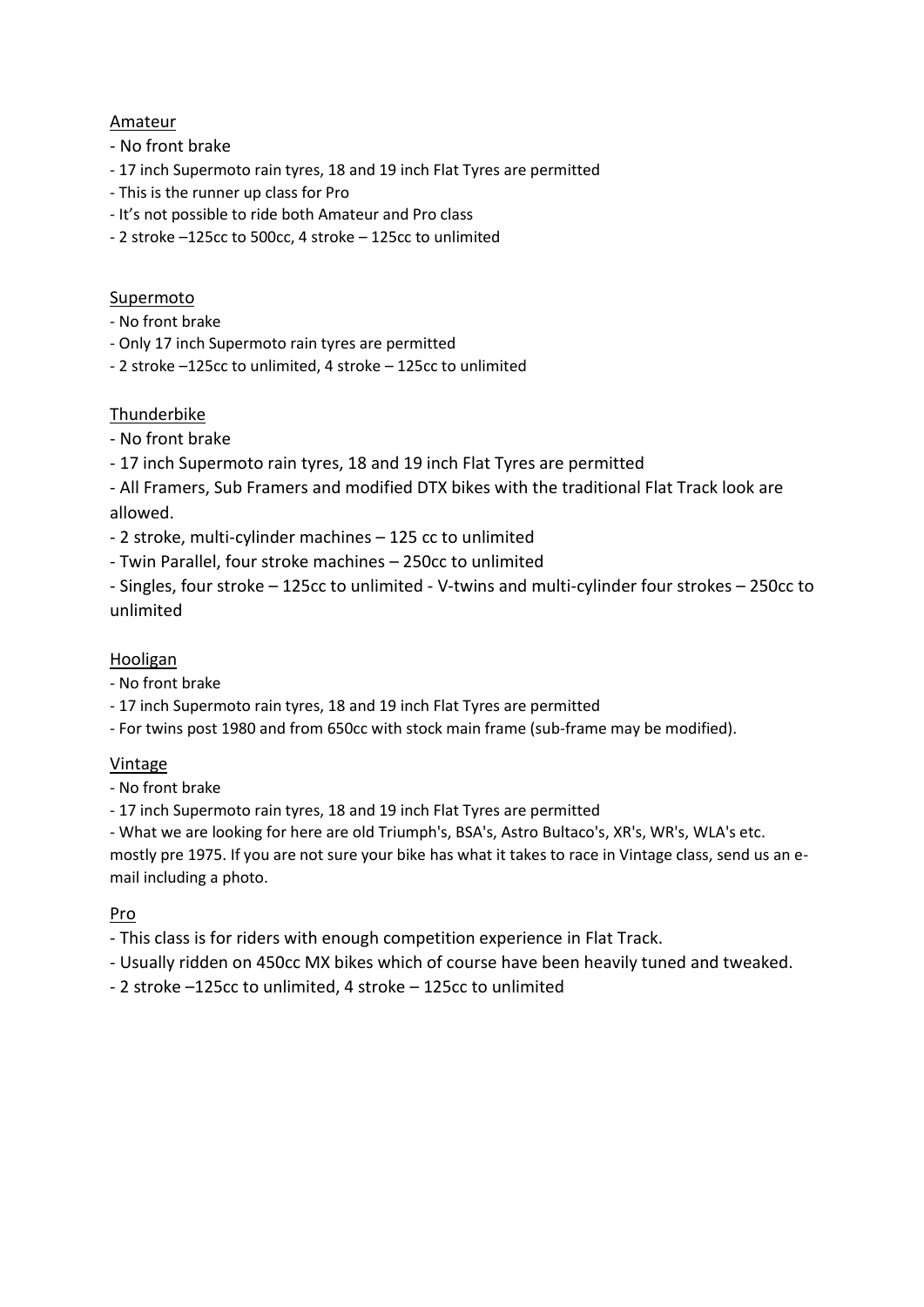### **CLUTCH AND BRAKE LEVERS**

1. The clutch and brake levers must have a ball end and the diameter of the ball must be at least 12.5 mm.

2. These ball ends must be permanently attached to form an integral part of the lever.

### **FORKS**

The front forks must not protrude more than 8 cm above the upper mounting points.

### **FOOTRESTS AND HANDLEBAR**

1. Footrests must be mounted on the frame in their original position or not lower than the bottom of the frame or the motor.

2. The ends of the footrests must be rounded with a radius of at least 12.5 mm.

3. Footrests must be foldable.

4. The ends of the handlebars on all motorcycles must be rounded or otherwise protected.

### **THROTTLE**

All machines must be equipped with self-closing gas valves.

### **EXHAUST PIPES**

The end of the exhaust pipe or pipes must not extend beyond the outer circumference of the rear tires or the frame.

### **IGNITION CUT-OUT**

All machines (except hooligan class racing bikes) are fitted with a ignition cut-out system that must be operated with a non-elastic rope or cord (wire from the bobbin telephone is not permitted). The wire can be a maximum of 500 mm. Every part of the trip that remains under voltage must be covered to prevent accidental contact with a part of the motorcycle.

### **CHAIN GUARDS**

a. On all machines the manufacturer's original primary drive guards or parts of similar design must remain in place. Where a guard was not originally fitted the interface between the front sprocket and its interface with the chain must be covered.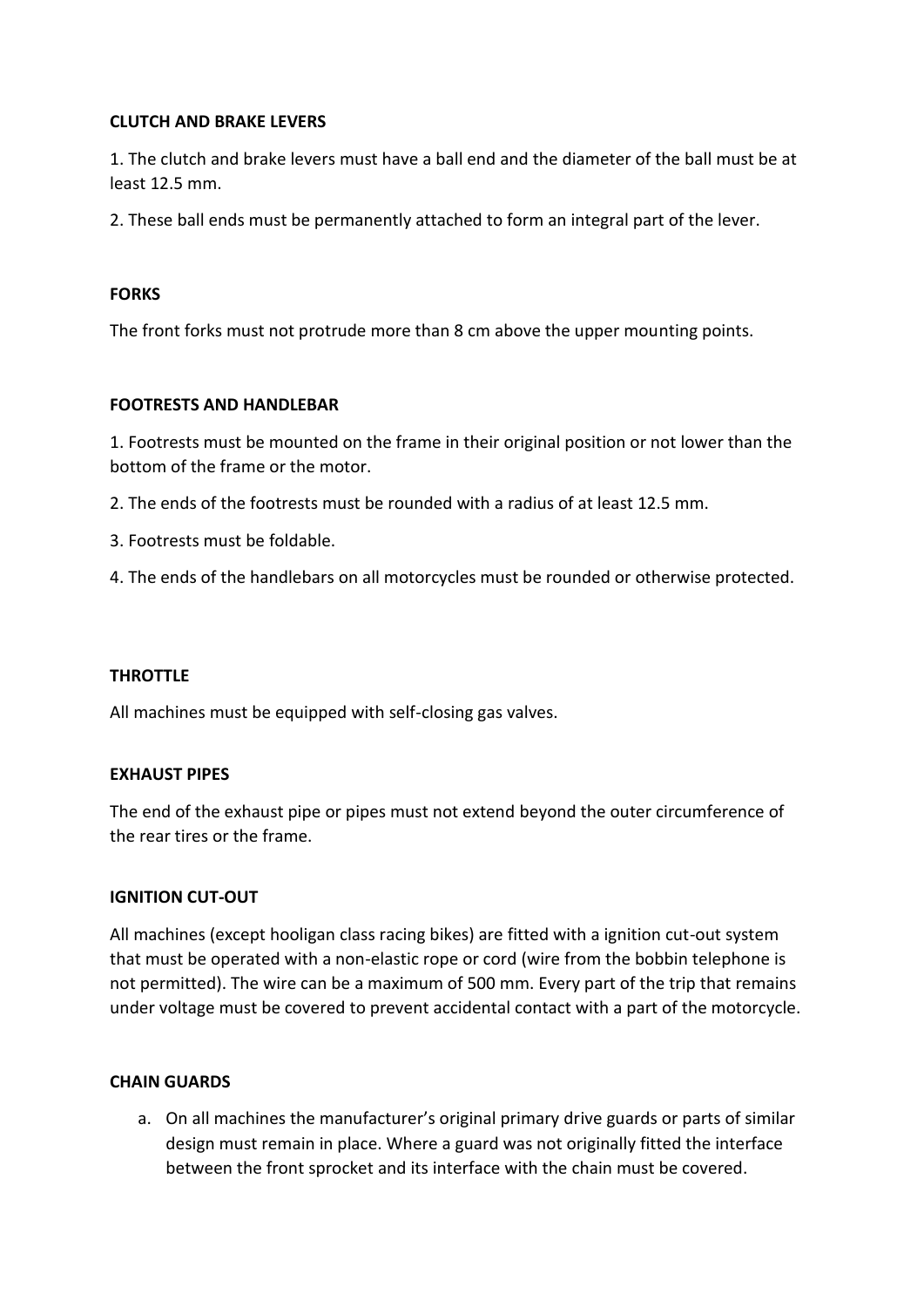b. A sharks fin style protector must be fitted to guard the rear sprocket and must cover the point at which the bottom run of the chain interfaces with the rear sprocket.

# **NUMBER PLATES**

1. Number plates on the front must be at least 20 cm x 20 cm.

2. All number plates must be so arranged that the number can be read from a distance of 20 meters. We advise one of the following color schemes:

- a. White plates, black numbers
- b. Black plates, white numbers
- c. Yellow plates, black numbers

3. Instead of side number plates it is permitted to wear the number on the back of the protective clothing or motorcycle leathers. This number must be so arranged that it can be read from a distance of 20 meters.

### **SIDE STAND**

The side stand must be disassembled or if not possible well tied up.

### **TECHNICAL INSPECTION**

1. Each bike will be inspected for safety and compliance with the technical regulations.

2. Technical inspection is performed by the Chief Technical Officer under supervision of the Clerk of the Course. The Clerk of the Course decides in case of a discussion.

3. Bikes must comply with the technical regulations at all times. If a bike does not comply a warning will be given. If after one warning the bike is not modified to comply with the technical regulations the Clerk of the Course may disqualify or punish a rider.

4. The Clerk of the Course may disqualify or punish a rider of a machine that exceeds the maximum permitted noise level of the track or who in the instructor's opinion is considered too noisy.

5. Random or random checks can be performed on the noise level of each machine participating in an event, in addition to routine technical checks, if requested by the Clerk of the Course.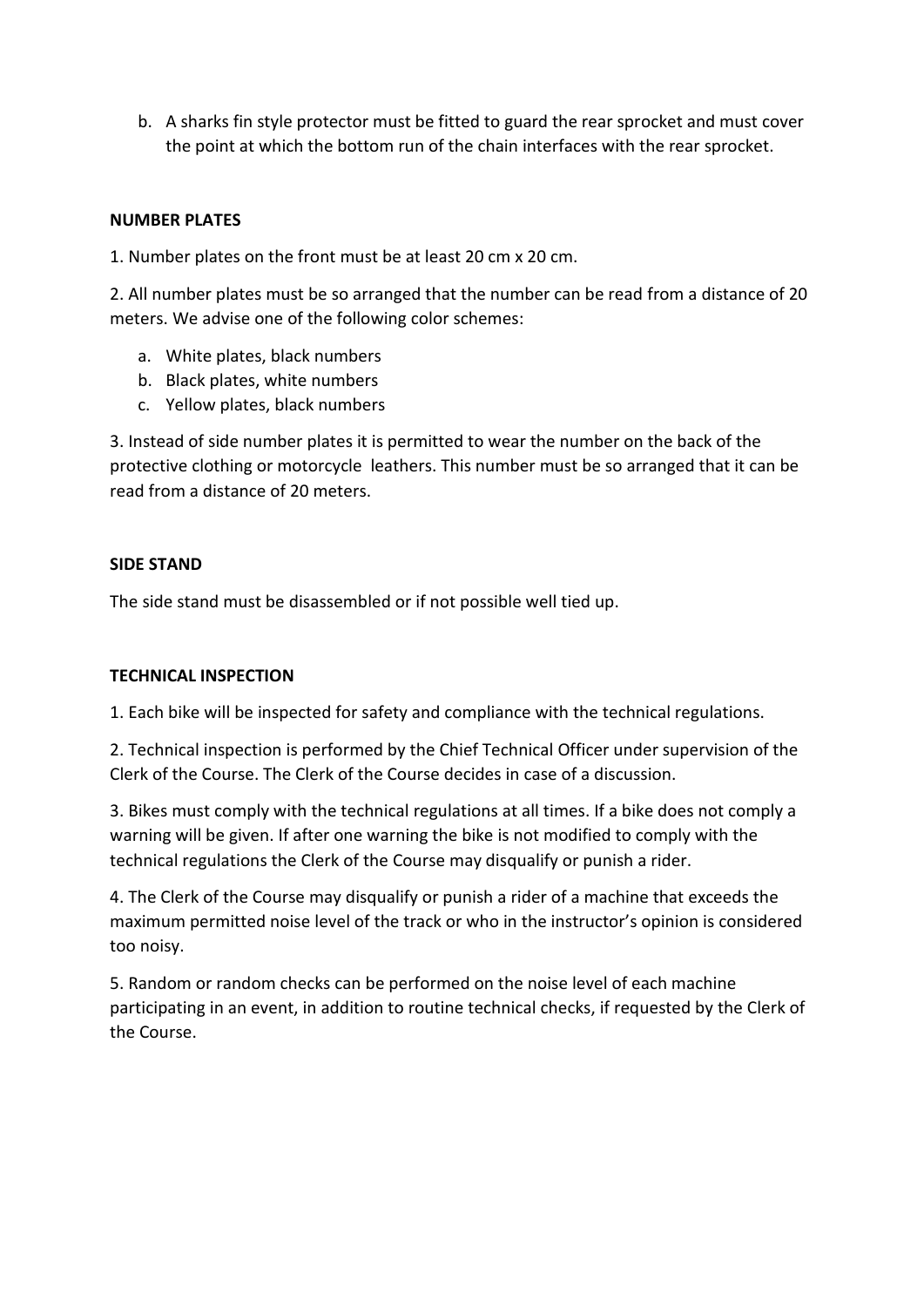### **CLOTHING**

a. All competitors must wear a full face crash helmet or a motocross helmet with goggles. Helmets must have one of the following marks:

#### **ECE 22-05 "P" (EUROPE)**

The ECE mark consists of a circle surrounding the letter E followed by the distinguishing number of the country which has granted approval.

E1 for Germany, E2 for France, E3 for Italy, E4 for Netherlands, E5 for Sweden, E6 for Belgium, E7 for Hungary, E8 for Czeck Republic, E9 for Spain, E10 for Yugoslavia, E11 for UK, E12 for Austria, E13 for Luxembourg, E14 for Switzerland, E15 (vacant), E16 for Norway, E17 for Finland, E18 for Denmark, E19 for Roumania, E20 for Poland, E21 for Portugal, E22 for the Russian Federation, E23 for Greece, E24 for Ireland, E25 for Croatia, E26 for Slovenia, E27 for Slovakia, E28 for Bielo Russia, E29 for Estonia, E30 (vacant), E31 for Bosnia and Herzegovina, E32 for Letonie, E34 for Bulgaria, E37 for Turkey, E40 for Macedonia, E43 for Japan, E44 (vacant), E45 for Australia, E46 for Ukraine, E47 for South Africa, E48 New Zealand.

Below the letter E, the approval number should always begin with 05. Below the approval number is the serial production number. (Label on retention system or comfort interior).





#### **JIS (JAPAN)**

(Label affixed inside the helmet) JIS T 8133: 2007 (geldig tot en met 31-12-2019) JIS T 8133: 2015



**SNELL (USA)** (Label affixed inside the helmet).

SNELL M2010 (geldig tot en met 31-12-2019) **SNELL M2015**